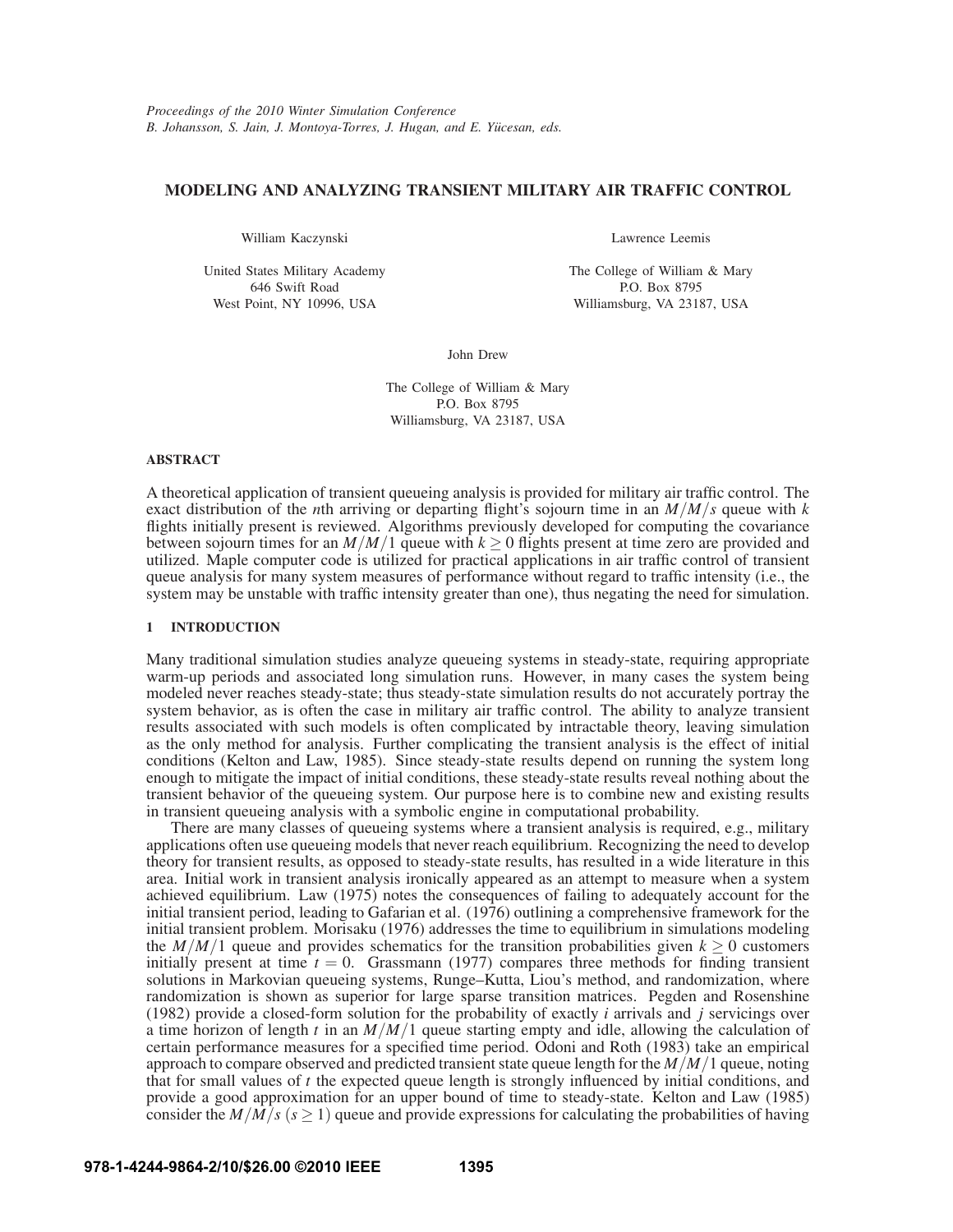up to  $n+k$  customers in the system upon the arrival of the *n*th customer, where *k* is the number of customers in the system at time  $t = 0$ . They then apply these calculations to a variety of measures of performance with implications to convergence on steady-state delays and offer methods for choosing queue initialization in simulation. Much of the work in this paper is motivated by their results. Kelton (1985) extends the previous work by considering *M*/*Em*/1 and *Em*/*M*/1 queues. Parthasarathy (1987) provides a transient solution for the probability that there are *n* customers in the system at time *t* for an  $M/M/1$  queue. Abate and Whitt (1988) use Laplace transformations to analyze some transient results of interest in the *M*/*M*/1 queue. Leguesdron, et al. (1993) provide transient probabilities for the  $M/M/1$  queue by inverting the generating function of the uniformized Markov chain describing the *M*/*M*/1 process. Transient distributions of cumulative reward are calculated by e Silva, et al. (1995) using uniformization, where the distribution of cumulative reward is over a finite interval with reward rates represented by Markov model states. Grassmann (2008) investigates warm-up periods in simulation and shows that in many cases these warm-up periods should not be used, especially if the simulation begins in a high probability state.

The purpose of this paper is to adapt previous work on transient analysis to air traffic control. Kaczynski et al. (2010) provide an extensive literature review in transient analysis. In this paper we will focus on the transient analysis of the  $M/M/1$  and the more general  $M/M/s$  queues as related to air traffic control, specifically on the distribution of the *n*th flight's (arriving or departing) sojourn time, which is the sum of the *n*th flight's delay time (referred to as holding time in aviation) and service time. Almost all the references listed in Kaczynski et al. (2010) address measures of performance specified over a finite time interval and are the results of numerical work, which is in stark contrast to the measures proposed here, which are based on the exact distribution of specific flights. Rather than arriving at the results numerically, a computer algebra system calculates exact measures of performance based on a given number of arriving and departing flights.

The *M*/*M*/*s* queue is defined in Section 2 for a positive integer *s*, and a method is given for calculating the probability distribution of the number of aircraft an arriving or departing flight sees upon contact with air traffic control (ATC) (upon arrival to an *M*/*M*/*s* queue). Section 3 describes how the sojourn time distribution is calculated for a given flight in an *M*/*M*/*s* queue with *k* flights initially present in the system,  $k \geq 0$ . Section 4 includes examples using the implemented procedures to calculate exact sojourn time distributions, related measures of performance, and graphical illustrations for varying parameters such as traffic intensity and number of flights in the system. Section 5 applies two approaches for calculating the covariance and correlation among flights in an *M*/*M*/1 queue. Section 6 extends the covariance and correlation calculations by automating the process of finding the joint probability distribution function between two flights, and provides the exact covariance and correlation calculations for varying traffic intensities. Section 7 concludes the paper by reviewing the content and offering areas of further study. Commented code is available for all computations conducted here upon request.

# **2 BASICS OF THE** *M*/*M*/*s* **QUEUE**

The *M*/*M*/*s* queue is governed by *iid* exponential interarrival times (the arrival stream is a Poisson process) with arrival rate  $\lambda$ , and *iid* exponential service times among *s* identical servers, each with service rate  $\mu$ . The interarrival times and the service times are mutually independent. The traffic intensity of the system is  $\rho = \lambda / s \mu$ . The system consists of a single queue with customers waiting to be serviced by one of the identical *s* parallel servers. If an arriving customer finds at least one idle server, the customer immediately proceeds to service; otherwise the customer joins the single queue of those waiting for service in a first-come, first-served manner. To achieve classic steady-state results the traffic intensity must satisfy  $\rho < 1$ . This critical assumption is not required in transient analysis, described here, because the system of interest never reaches equilibrium. In this application, if  $s = 1$ , we will assume there is a single controller and a single runway. If  $s > 1$ , we will assume there is one runway for each controller and that the controllers have adequate space to independently serve flights.

Let  $P_k(n,i)$  be the probability that upon the arrival of the *n*th flight there are exactly *i* flights in the system including the *n*th flight (in queue or in service), given *k* flights are present at time  $t = 0$ . Using propositions provided by Kelton and Law (1985) and a recursion algorithm,  $P_k(n, i)$  for  $i = 1, 2, \ldots, n+k$  can be computed. Using these probabilities, it is possible to find the distribution of the sojourn time for the *n*th flight in an  $\frac{M}{M/s}$  queue, given *k* flights are present at time  $t = 0$ .

Kaczynski et al. (2010) includes these results coded in the Maple procedure Queue (X, Y, n, k, s), where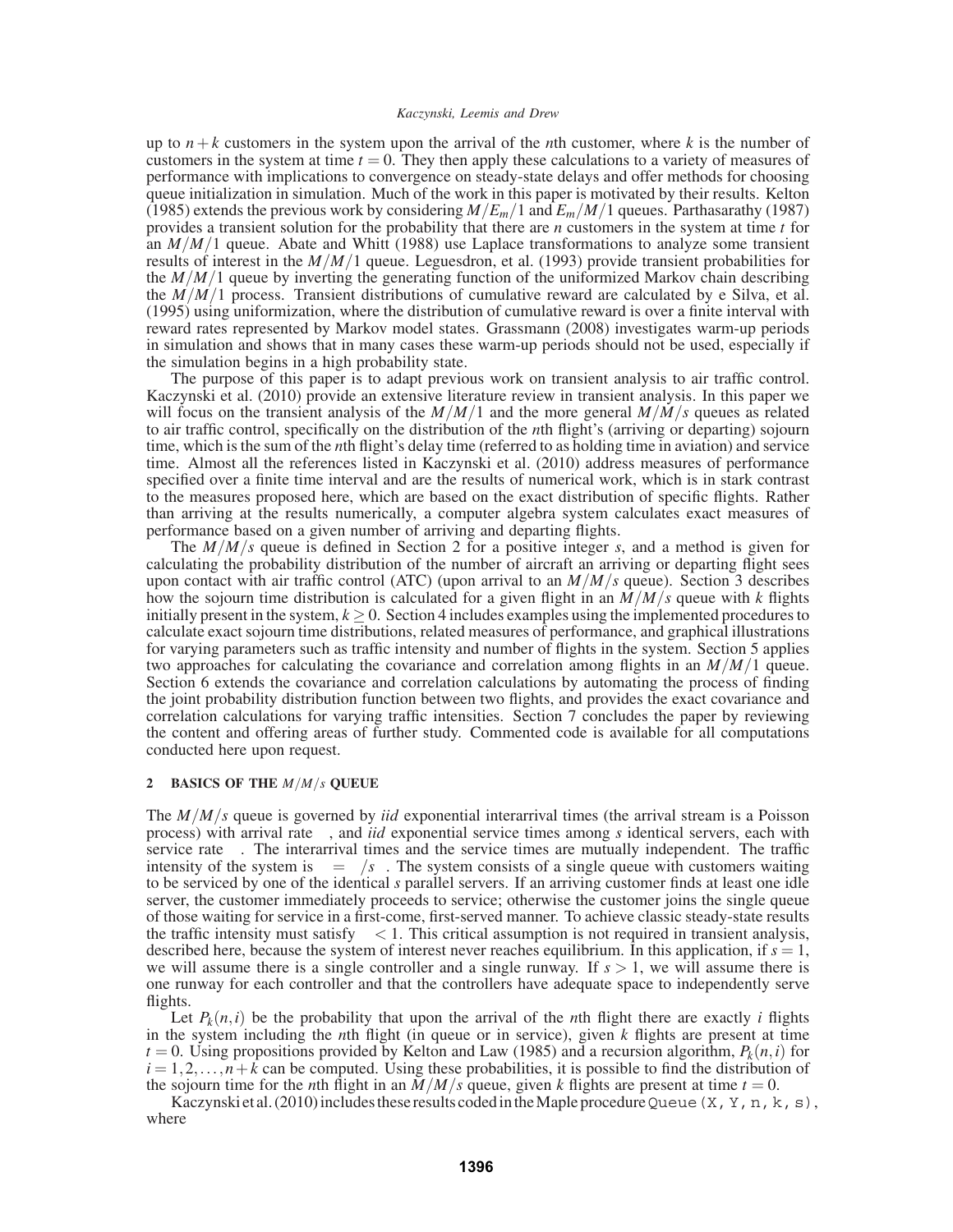- *X* is the exponential interarrival time distribution,
- *Y* is the exponential service time distribution,
- *n* is the index of the flight of interest,
- $k$  is the number of flights in the system at time  $t = 0$ ,
- *s* is the number of identical parallel servers.

The procedure is written in Maple and uses A Probability Programming Language (APPL), which can be downloaded for free at www.APPLsoftware.com and is described in Glen et al. (2001). We choose to calculate the distribution of the sojourn time because it is a purely continuous random variable enabling us to exploit associated procedures in APPL.

# **3 CREATING THE SOJOURN TIME DISTRIBUTION**

Once the necessary  $P_k(n,i)$ ,  $i = 1,2,...,n+k$ , probabilities are calculated, the exact sojourn time distribution for the *n*th flight can be calculated. We define  $X_n$  as the number of flights, including flight *n*, in the system at time *t*, the arrival time of the *n*th flight. The possible values of  $X_n$  can vary from a minimum of 1, which occurs when flight *n* arrives to empty airspace, to a maximum of  $n + k$ , which occurs when 0 completions occur prior to flight *n*'s arrival. The mathematical derivations for both the *M*/*M*/1 and *M*/*M*/*s* queues make extensive use of the memoryless property, permitting the construction of the distribution of  $T_n$ , the sojourn time of flight *n*. We present each case separately below.

### **3.1 Distribution of**  $T_n$  for the  $M/M/1$  queue

Kaczynski et al. (2010) show the  $M/M/1$  queue sojourn time distribution for  $k = 0$  initial flights generalizes very elegantly to include  $k > 0$ , as indicated in Table 1. Line *i* of the table occurs with probability  $P_k(n,i)$  and lists the distribution of the sojourn time for the *n*th flight, conditioned on *i* flights being in the system upon its arrival.

| $X_n$                       | Delay                     | Service              | Conditional sojourn time distribution |
|-----------------------------|---------------------------|----------------------|---------------------------------------|
|                             |                           | exponential( $\mu$ ) | exponential( $\mu$ )                  |
| $\mathcal{D}_{\mathcal{A}}$ | exponential( $\mu$ )      | exponential( $\mu$ ) | Erlang( $\mu$ , 2)                    |
|                             | Erlang( $\mu$ , 2)        | exponential( $\mu$ ) | Erlang( $\mu$ , 3)                    |
|                             | Erlang $(\mu, 3)$         | exponential( $\mu$ ) | Erlang( $\mu$ , 4)                    |
| $\bullet$                   |                           |                      |                                       |
| $n+k$                       | Erlang( $\mu$ , $n+k-1$ ) | exponential( $\mu$ ) | Erlang( $\mu$ , $n+k$ )               |

Table 1: Conditional sojourn time distributions for the *M*/*M*/1 queue.

Let  $g_i(t)$  be the PDF of an Erlang( $\mu$ ,*i*) random variable. Using the conditional sojourn time distributions for  $i = 1, 2, ..., n+k$  potential flights in the system, each with probability  $P_k(n, i)$ , the probability density function (PDF) for the *n*th flight's sojourn time  $T_n$  is the mixture

$$
f_n(t) = \sum_{i=1}^{n+k} P_k(n,i)g_i(t) \qquad t > 0.
$$
 (1)

### **3.2 Distribution of**  $T_n$  for the  $M/M/s$  queue

Given  $s > 1$  parallel identical servers (controllers), the *n*th flight's sojourn time distribution is still a mixture of  $n + k$  conditional sojourn time distributions. However, each distribution might be more complicated. For illustration, consider an  $M/M/3$  queue starting empty and idle with exponential( $\lambda$ ) arrivals and three identical exponential( $\mu$ ) servers. It is clear that for flights 1, 2, and 3, the sojourn time is exponential $(\mu)$  since all three flights proceed directly to service. Therefore, in the general case, for the number of flights in the system including flight *n*, which we defined as  $X_n$ , when  $X_n \leq s$ the conditional sojourn time distribution is exponential( $\mu$ ). However, if  $X_n > s$ , then the *n*th flight experiences a delay while observing  $X_n - s$  service completions. When  $s > 1$  and  $X_n > s$ , the service distribution observed by flights in queue is exponential with rate *s*µ. Using this result, it is apparent that the delay time for the *n*th flight is the sum of  $X_n$  − *s* independent exponential( $s\mu$ ) random variables,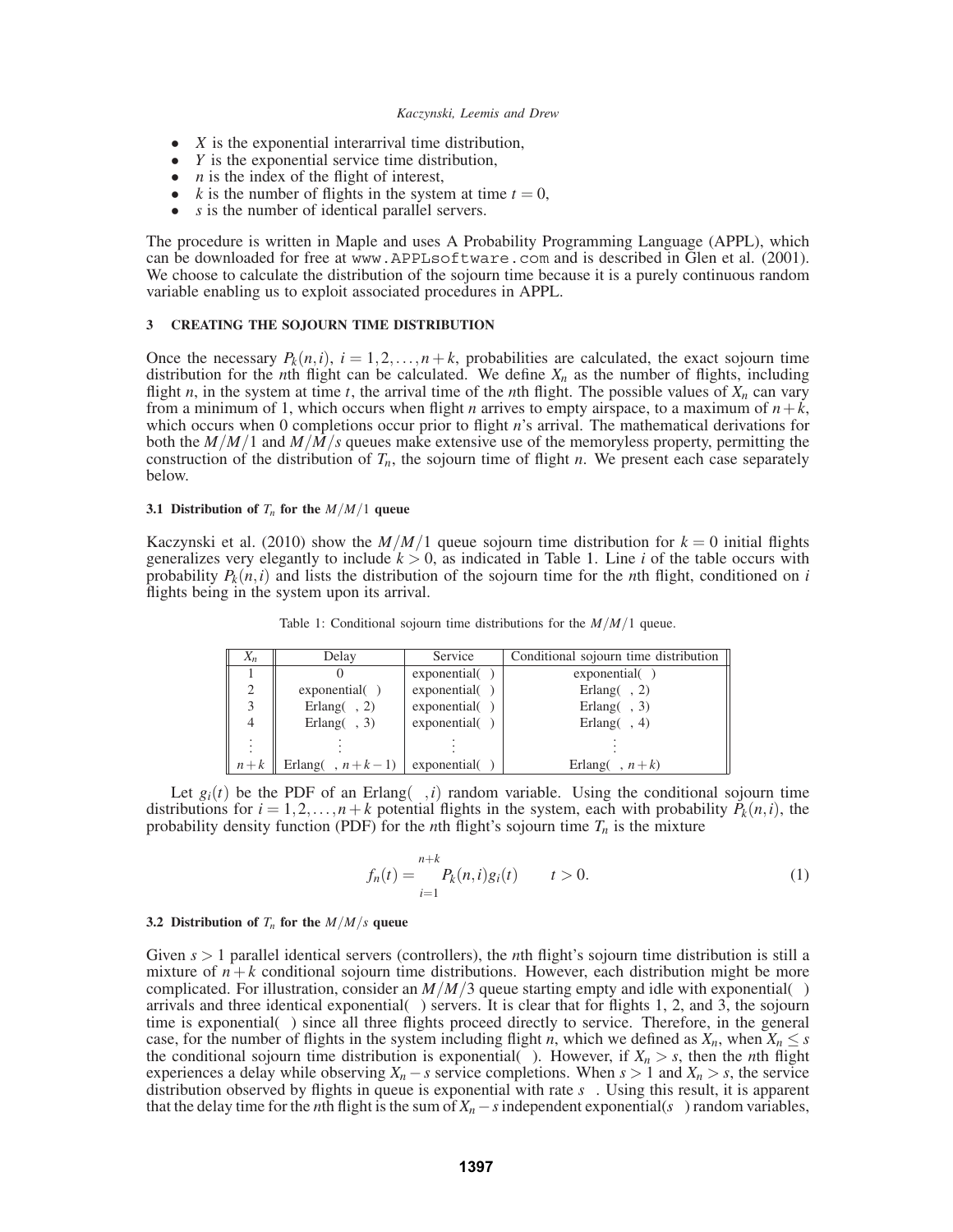and using (1) is Erlang( $s\mu$ , $X_n - s$ ). To calculate the *n*th flight's sojourn time for a particular value of  $X_n$ , we sum the delay time and the service time. Table 2 shows the distributions conditioned on the number of flights  $X_n$  encountered by flight *n* (including itself) for the  $M/M/3$  queue, given  $k = 0$ flights present at time  $t = 0$ . The APPL procedure Convolution calculates the distribution of a sum of independent random variables. We use the symbol  $\oplus$  to represent convolution.

Table 2: Conditional sojourn time distributions for the  $M/M/3$  queue with  $k = 0$ .

| $X_n$            | Delay                 | Service              | Conditional sojourn time distribution               |
|------------------|-----------------------|----------------------|-----------------------------------------------------|
|                  |                       | exponential( $\mu$ ) | exponential( $\mu$ )                                |
| $\overline{2}$   |                       | exponential( $\mu$ ) | exponential( $\mu$ )                                |
| 3                |                       | exponential( $\mu$ ) | exponential( $\mu$ )                                |
| $\overline{4}$   | exponential( $3\mu$ ) | exponential( $\mu$ ) | exponential(3 $\mu$ ) $\oplus$ exponential( $\mu$ ) |
| 5                | Erlang $(3\mu, 2)$    | exponential( $\mu$ ) | Erlang $(3\mu, 2)$ $\oplus$ exponential( $\mu$ )    |
| ٠<br>$\cdot$     |                       |                      |                                                     |
|                  |                       |                      |                                                     |
| $\boldsymbol{n}$ | Erlang $(3\mu, n-3)$  | exponential(u)       | Erlang $(3\mu, n-3) \oplus$ exponential( $\mu$ )    |

Since  $X_n$  represents the number of flights in the system upon arrival of the *n*th flight, including itself, the first row in Table 2 corresponds to flight *n* arriving to an empty system and the last row corresponds to no service completions prior to flight *n*'s arrival. The general form for the *M*/*M*/*s* sojourn time PDF is identical to (1), however, in the  $M/M/s$  case each  $g_i(t)$  can potentially require an additional step to calculate the distribution of a sum of random variables.

## **4 AIR TRAFFIC CONTROL TRANSIENT ANALYSIS APPLICATIONS**

It is apparent that calculating the conditional sojourn time distribution for large *n* is tedious. Kelton and Law (1985) acknowledge the computational difficulty in achieving the  $P_k(n,i)$  probabilities alone. Conducting the added steps of up to  $n - s$  convolutions for the  $M/M/s$  queue and then mixing the resulting conditional distributions with the appropriate probabilities can be complicated to implement. Due to these computational difficulties, simulation is often required for analysis, however, APPL provides the underlying computational engine to achieve exact results for such problems. As mentioned earlier, the APPL procedure Queue(X, Y, n, k, s) returns the exact sojourn time distribution for flight *n*. APPL is capable of symbolic results, as illustrated in Examples 1 and 2.

**Example 1.** Consider an *M*/*M*/1 queue (a single controller, single runway facility) with arrival rate  $\lambda$  and service rate  $\mu$  starting empty and idle at time  $t = 0$ . For the fourth flight, calculate the probabilities  $P_0(4, i)$  for  $i = 1, 2, 3, 4$ .

The APPL command MMsQprob(4, 0, 1) returns exact symbolic probabilities, and for  $\rho = 9/10$ ,

$$
P_0(4,1) = \frac{5\rho^2 + 4\rho + 1}{(\rho + 1)^5} = \frac{865000}{2476099} \approx 0.3493
$$
  
\n
$$
P_0(4,2) = \frac{\rho (5\rho^2 + 4\rho + 1)}{(\rho + 1)^5} = \frac{778500}{2476099} \approx 0.3144
$$
  
\n
$$
P_0(4,3) = \frac{\rho^2 (3\rho + 1)}{(\rho + 1)^4} = \frac{29970}{130321} \approx 0.2300
$$
  
\n
$$
P_0(4,4) = \frac{\rho^3}{(\rho + 1)^3} = \frac{729}{6859} \approx 0.1063,
$$

where  $\rho = \lambda/\mu$ . It is easy to verify that for any  $\rho > 0$ ,  $\sum_{i=1}^{4} P_0(4, i) = 1$ , as required.

**Example 2.** For the queue described in Example 1, calculate the fourth flight's sojourn time distribution, mean sojourn time and sojourn time variance.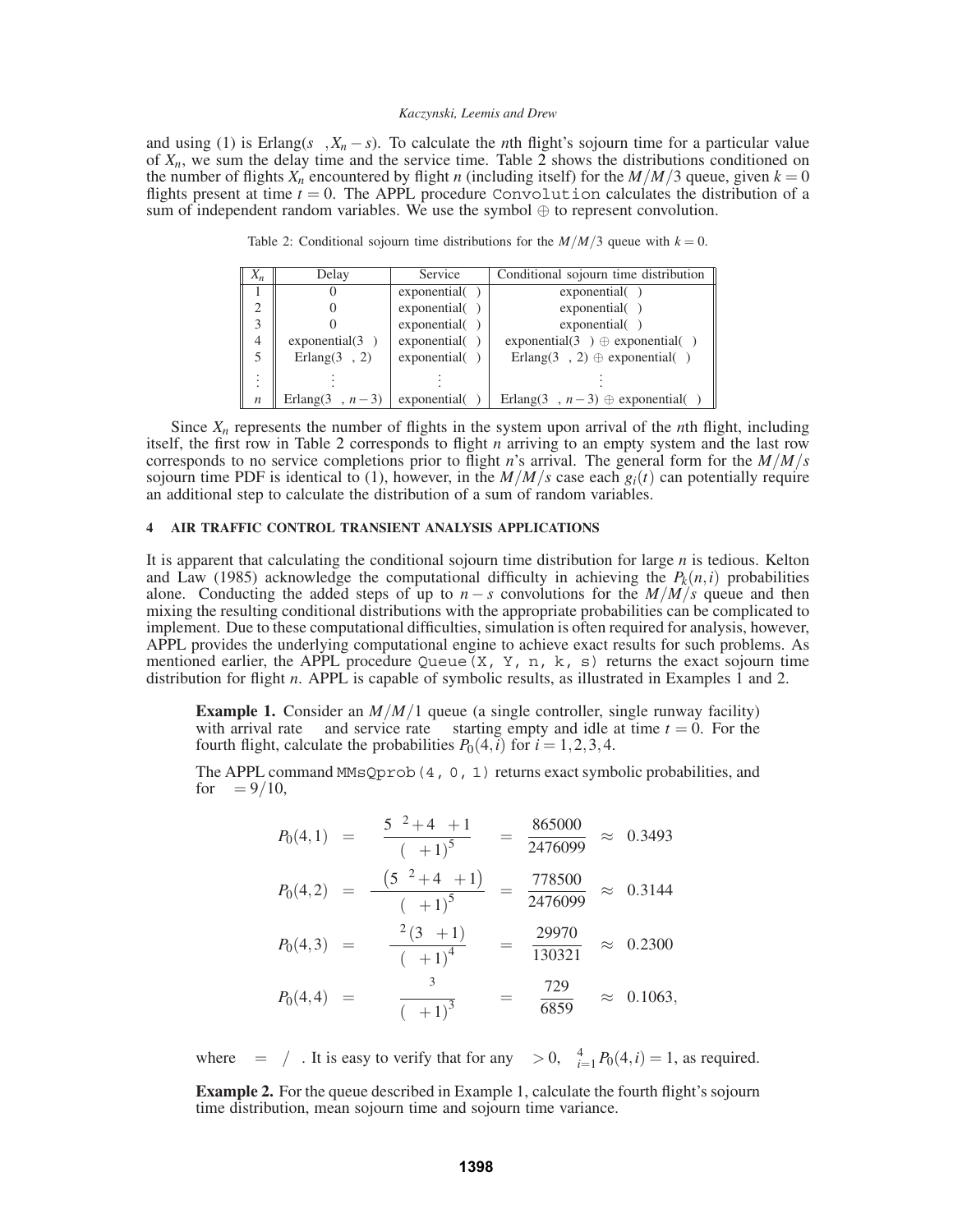The APPL statements

```
X := ExponentialRV(lambda);
Y := ExponentialRV(mu);
T := Queue(X, Y, 4, 0, 1);
Mean(T);
Variance(T);
```
calculate the desired results. The first two lines define the interarrival and service time distributions, while the third line calculates the fourth flight's sojourn time distribution. The last two lines are self explanatory. The resulting PDF is

$$
f_4(t) = \mu^4 e^{-\mu t} \left( 30\lambda^2 + 30\lambda^3 t + 24\lambda\mu + 24\lambda^2\mu t + 6\mu^2 + 6\mu^2\lambda t + 9t^2\lambda^4 + 12t^2\lambda^3\mu + 3t^2\lambda^2\mu^2 + t^3\lambda^5 + 2t^3\lambda^4\mu + t^3\lambda^3\mu^2 \right) / 6(\lambda + \mu)^5 \qquad t > 0.
$$

Using  $f_4(t)$  above, the Mean and Variance commands return

$$
E\left[T_{4}\right] = \frac{\mu^{5} + 6\lambda\mu^{4} + 26\mu^{2}\lambda^{3} + 16\mu^{3}\lambda^{2} + 17\mu\lambda^{4} + 4\lambda^{5}}{\mu\left(\lambda + \mu\right)^{5}}
$$

and

$$
V[T_4] = (181\mu^2\lambda^8 + 484\mu^3\lambda^7 + 816\mu^4\lambda^6 + 868\mu^5\lambda^5 + 574\mu^6\lambda^4 + 244\mu^7\lambda^3 + 40\mu\lambda^9 + 68\mu^8\lambda^2 + 12\mu^9\lambda + \mu^{10} + 4\lambda^{10}) / (\mu^2(\lambda + \mu)^{10}).
$$

Substituting  $\lambda = 1$  and  $\mu = 10/9$ , the results simplify to

$$
f_4(t) = \frac{5000}{66854673} e^{-10/9t} \left(361t^3 + 2109t^2 + 5190t + 5190\right) \qquad t > 0,
$$
  

$$
E\left[T_4\right] = \frac{23323347}{12380495} \approx 1.8839, \text{ and } V\left[T_4\right] = \frac{383506725720906}{153276656445025} \approx 2.5021.
$$

The CPU time associated with the examples is negligible. Examples 1 and 2 represent simple applications of these procedures that circumvent time intensive hand-calculations. They serve only as indications of more challenging problems solvable using these procedures.

**Example 3.** Calculate the mean sojourn time of the 30th flight in an *M*/*M*/2 queue with arrival rate  $\lambda = 1$ , service rate  $\mu = 9/20$  ( $\rho = 10/9$ ), and  $k = 3$  flights initially present.

The mean can be calculated in a single APPL statement by embedding the function calls

```
Mean(Queue(ExponentialRV(1), ExponentialRV(9/20), 30, 3, 2));
which yields 9.634524585.
```
Representing the sojourn time distribution for the *n*th flight in closed form also provides valuable information on asymptotic behavior for queueing systems, including steady state convergence rates for different initial conditions. Figure 1 shows the mean sojourn time for flight  $n = 1, 2, \ldots, 120$  in an *M*/*M*/1 queue with  $\lambda = 1$ ,  $\mu = 10/9$ , and  $\rho = 9/10$  for several values of *k*. The points that are plotted have been connected by lines. As expected, despite the initial condition, all cases appear to move toward the steady-state value of 9 with increasing *n*. The horizontal axis is only limited to  $n = 120$  for display purposes and in fact, identical computations were carried out for  $n > 300$  flights to verify convergence. However, as shown in the cases where  $k = 6$  and  $k = 10$ , the convergence to steady-state is not always monotone. Additionally, in testing various traffic intensities, the rate of convergence to steady-state increases rapidly with decreasing traffic intensity for varying values of *k*.

APPL also has the ability to calculate the closed-form cumulative distribution function (CDF) for the *n*th flight's sojourn time permitting CDF comparisons for varying *n* as well as distribution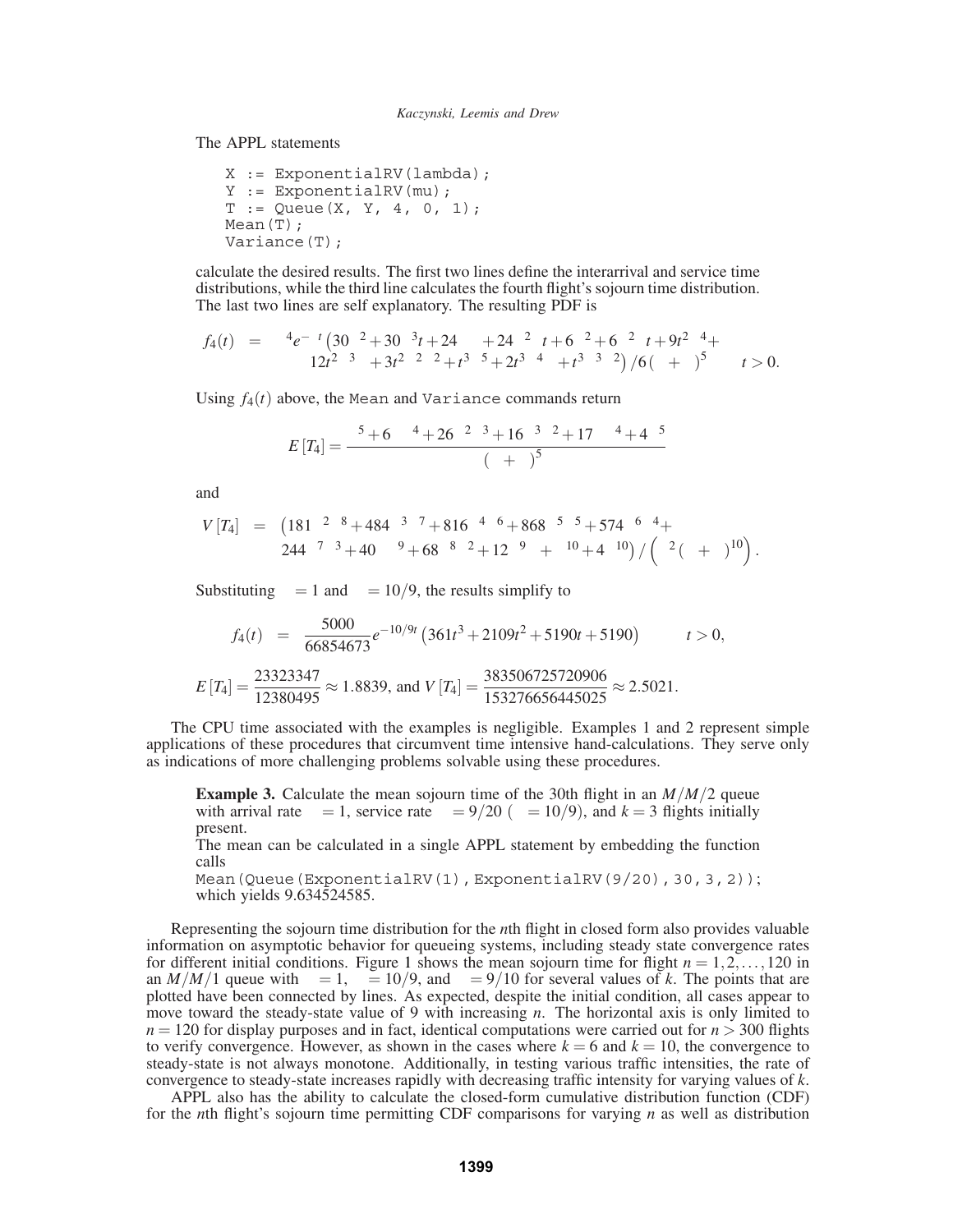



Figure 1:  $M/M/1$  mean sojourn time for  $\rho = 9/10$  given *k* at  $t = 0$ .

percentiles for a given flight. Varying *k* for an *M*/*M*/1 queue provides another basis for comparison of CDFs, where resulting CDFs are plotted across *k* allowing direct comparison of sojourn time percentiles for flight *n*.

Given the complete specification of the sojourn time distribution, one can use APPL to calculate not only the mean but also the 2nd, 3rd, and 4th moments for flight *n*. This is especially valuable for steady-state analysis. It is common in simulation to verify attainment of steady-state behavior by examining the mean delay or mean sojourn time. Though some literature exists on estimating transient mean and variance, we are not aware of any literature addressing higher moments. Literature addressing the second moment seems mostly focused on variance estimation and not necessarily convergence. Therefore, even when the first moment might acceptably approximate the steady state value, there is reason for further analysis of higher moments. For example, Figure 2 displays the first four moments of the sojourn time for flight *n* in an  $M/M/1$  queue, where  $\lambda = 1$ ,  $\mu = 2$ ,  $\rho = 1/2$ , with the initial condition  $k = 0, 4, 8$ .

The vertical dashed lines give the smallest flight number for which all three of the transient values are within 1% of the steady state value. The relatively low traffic intensity  $\rho = 1/2$  was selected purposely to allow quick convergence and easy visual inspection. Even with this somewhat low traffic intensity, it is apparent that the higher moments converge more slowly than the lower moments. In other scenarios where  $\rho > 1/2$ , the higher moments exhibit an even slower convergence. Each vertical dashed line in Figure 2 was triggered by the *k* = 8 curve, suggesting that the moments are more sensitive to a heavily pre-loaded system. For the cases  $k = 0, 4, 8$ , the flight numbers for which the transient results were within 1% of the steady state values are listed in Table 3. To verify the initial-condition effect on the convergence rate of the first four moments, *k* was increasingly incremented beyond eight and displayed a further slowing of convergence.

Table 3: Smallest flight number where the sojourn time transient result is within 1% of steady state for an *M*/*M*/1 queue with  $k = 0.4$ , 8 and  $\rho = 1/2$ .

|                              | $k=0$ | $k = 4$ | $k=8$ |
|------------------------------|-------|---------|-------|
| E[T]                         | 19    | 21      | 36    |
| $\sqrt{Var}[T]$              | 27    | 29      | 46    |
| $((T - \mu)/\sigma)^3]$<br>E | 28    | 29      | 50    |
| $(-\mu)_{\ell}$<br>$\sigma$  | 34    | 35      | 56    |

### **5 FLIGHT COVARIANCE AND CORRELATION IN THE** *M*/*M*/1 **QUEUE**

The dependence exhibited in sojourn times of successive flights is one reason for the difficulty in calculating interval estimators for queue measures of performance. In the simplest case, consider an empty and idle  $M/M/1$  queue with interarrival and service rates  $\lambda$  and  $\mu$ . Our desire is to calculate the covariance between the sojourn times of any two flights for the first three flights of the day.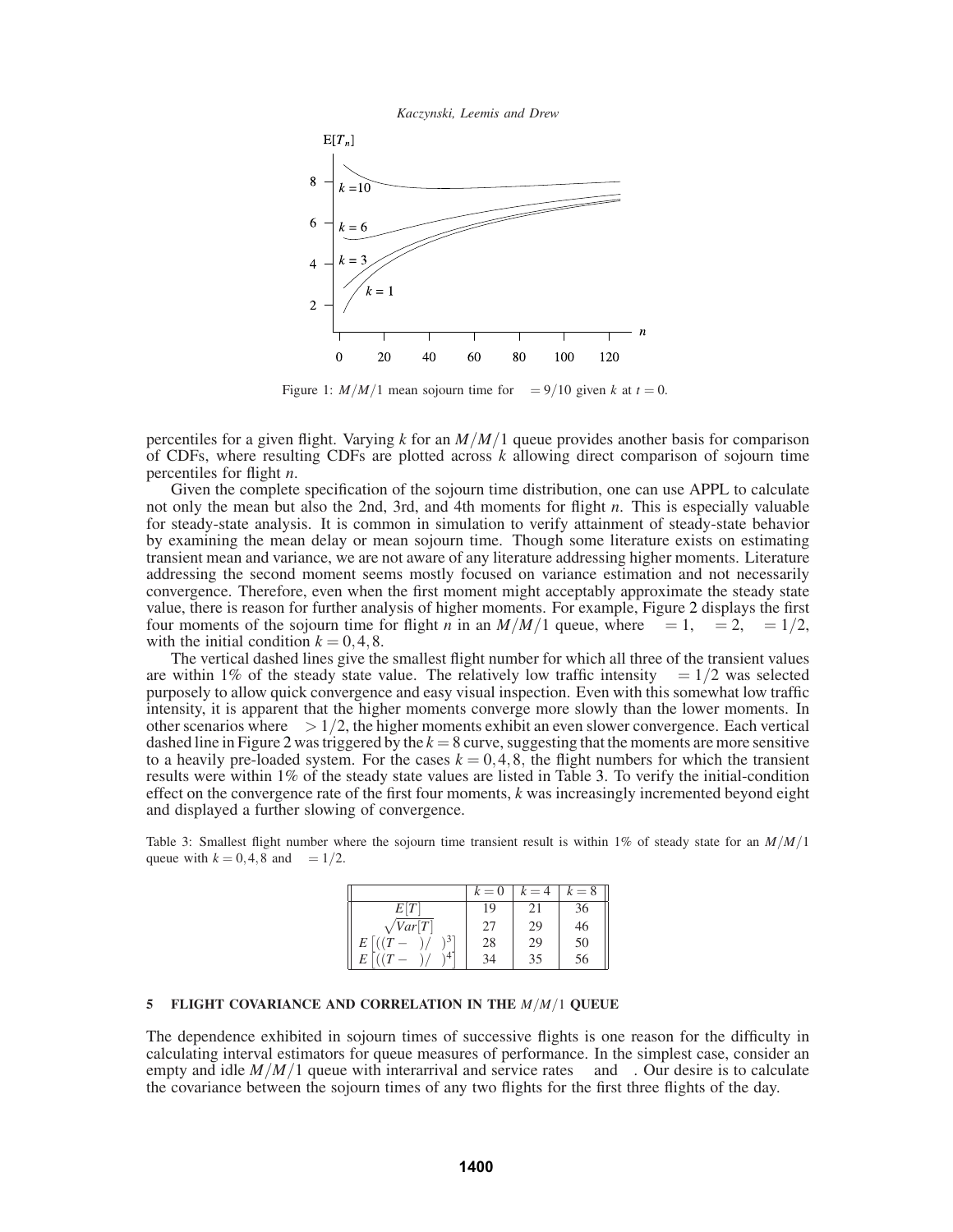

Figure 2: First four moments of the  $M/M/1$  sojourn time for flights 2 through 60 for  $\rho = 1/2$  and  $k = 0, 4, 8$ . The arrival rate is  $\lambda = 1$  and the service rate is  $\mu = 2$ , resulting in steady-state values for the four measures of performance of 1,1,2,9.

When considering  $n = 3$  flights, there are five possible ways flights can arrive and be serviced. In general, for *n* flights, the number of ways that flights can enter and leave the ATC is given by the *n*th Catalan number, which is

$$
C_n = \frac{(2n)!}{(n!)(n+1)!}.
$$

Figure 3 shows the five possible arrangements for  $n = 3$  flights along with the sojourn times  $T_1$ ,  $T_2$ , and *T*<sup>3</sup> for each, with the arrival and completion times for the *i*th flight denoted by *ai* and *ci* respectively. The vertical arrows at event times represent service completions (pointing up) or arrivals (pointing down).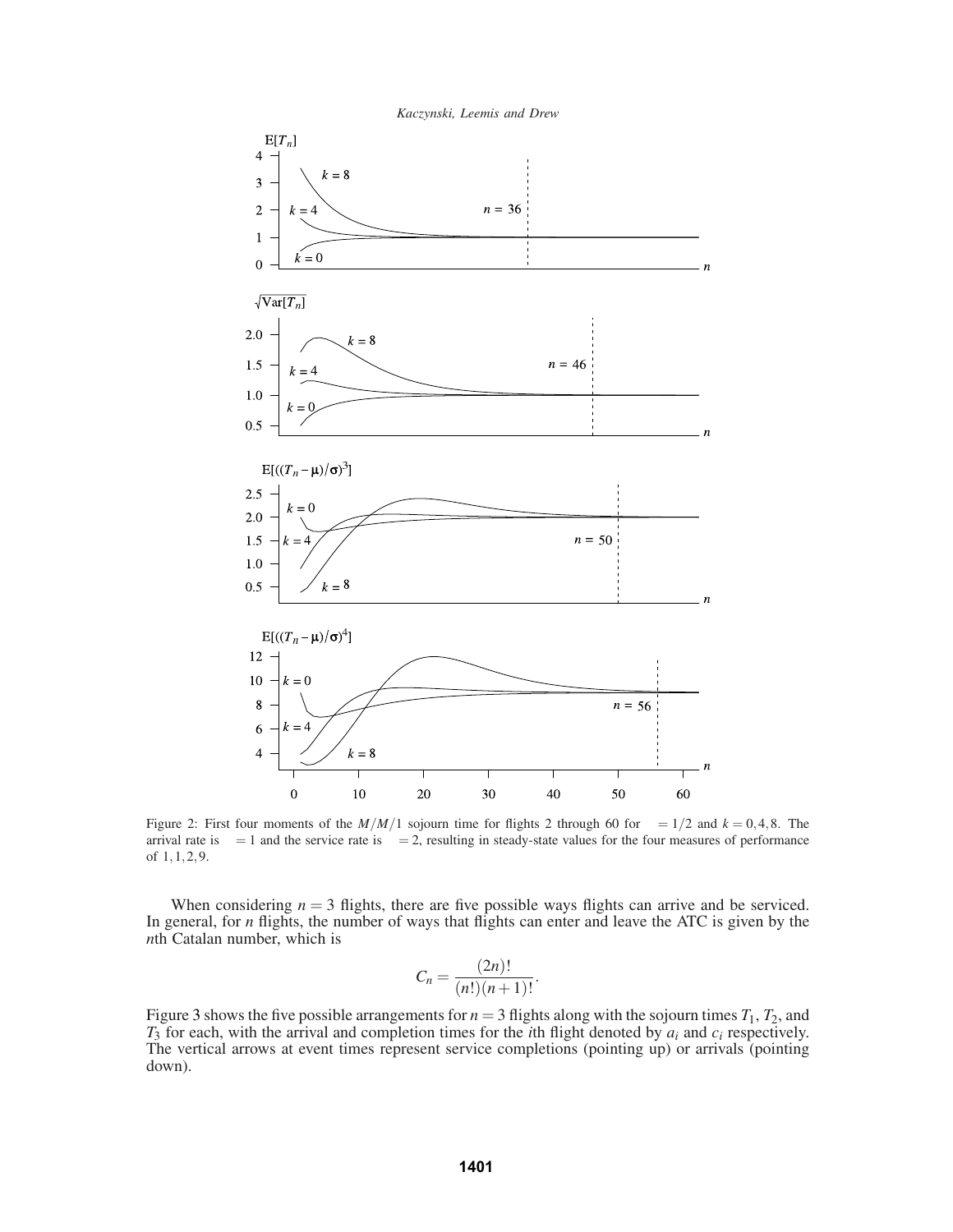

Figure 3: Five cases for  $n = 3$  flights' sojourn times in an  $M/M/1$  queue.

Using a theorem presented in Kaczynski et al. (2010), the joint PDFs for each of the pairs (*T*1,*T*2),  $(T_1, T_3)$ , and  $(T_2, T_3)$  in each of the five cases can be determined and then mixed to achieve the three associated joint PDFs. Using these joint densities, the symmetric  $3 \times 3$  variance–covariance matrix is

$$
\Sigma = \begin{bmatrix} \frac{1}{\mu^2} & \frac{\lambda(2\mu+\lambda)}{(\lambda+\mu)^2\mu^2} & \frac{\lambda^2(\lambda^2+4\lambda\mu+5\mu^2)}{(\lambda+\mu)^4\mu^2} \\ \bullet & \frac{2\lambda^2+4\lambda\mu+\mu^2}{(\lambda+\mu)^2\mu^2} & \frac{\lambda(2\lambda^2+8\lambda^2\mu+11\lambda\mu^2+2\mu^3)}{(\lambda+\mu)^4\mu^2} \\ \bullet & \bullet & \frac{3\lambda^6+18\lambda^5\mu+45\lambda^4\mu^2+54\lambda^3\mu^3+30\lambda^2\mu^4+8\lambda\mu^5+\mu^6}{(\lambda+\mu)^6\mu^2} \end{bmatrix}.
$$

Substituting  $\lambda = 1$  and  $\mu = 2$ , for example, results in

$$
\Sigma = \begin{bmatrix} \frac{1}{4} & \frac{5}{36} & \frac{29}{324} \\ \bullet & \frac{7}{18} & \frac{13}{54} \\ \bullet & \bullet & \frac{1451}{2916} \end{bmatrix} \approx \begin{bmatrix} 0.2500 & 0.1389 & 0.0895 \\ \bullet & 0.3889 & 0.2407 \\ \bullet & \bullet & 0.4976 \end{bmatrix}.
$$

These results have been verified via Monte Carlo for the first  $n = 3$  flights. The sojourn time variance increases with flight number down the diagonal of the matrix because of the nature of the queueing process, where the sojourn time distribution for each additional flight is dependent on all the previous flights. On the other hand, the off-diagonal covariance entries in each row decrease with flight separation, for example  $\sigma_{13} < \sigma_{12}$ .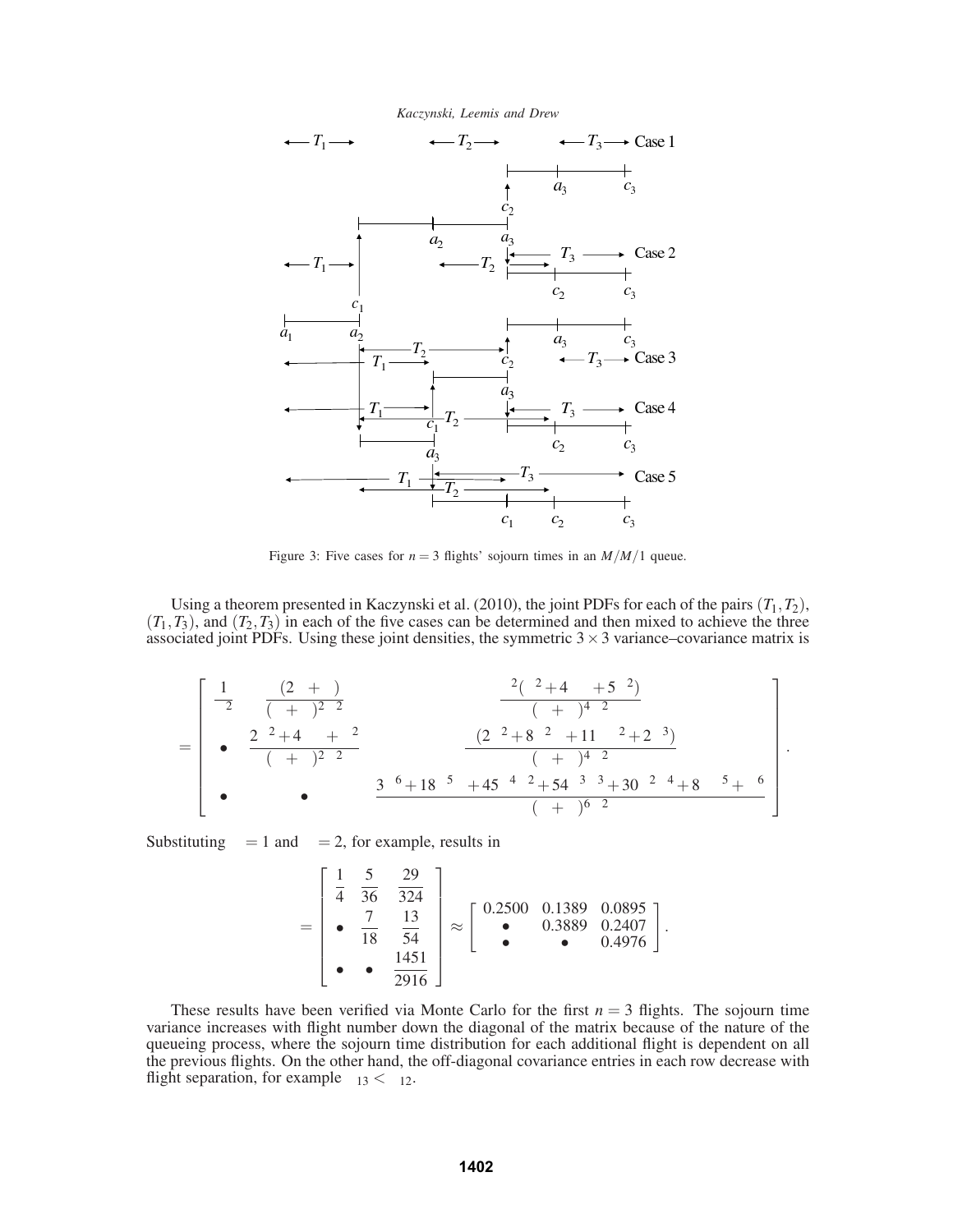## *EXTENDING FLIGHT COVARIANCE CALCULATIONS*

The APPL procedure Cov(a, b, n) calculates the covariance between flights *a* and *b*  $(a < b)$  in a system of *n* flights. For computational considerations (i.e., evaluating the fewest cases necessary for a given *n*), setting the number of flights  $n = b$  provides the fastest result. Additionally, calling Cov(a, b, n) where  $n > b$  produces a result identical to  $n = b$  because flights arriving after flight *b* do not affect the covariance of previous flights. Using this procedure, the symmetric variance–covariance matrix for  $n = 10$  flights with parameters  $\lambda = 1$ ,  $\mu = 2$ , and  $\rho = 1/2$  is calculated and displayed with matrix elements rounded to four significant digits. CPU time is a factor in these computations. Each element in the tenth column of the variance–covariance matrix is calculated from a joint PDF which is a mixture of  $C_{10} = 20!/(10!11!) = 16,796$  component distributions, each corresponding to a unique ordering of ATC arrivals and completions.

| F 0.2500 |        |                                                         |                                                         |                                           |                             | $0.1389$ $0.0895$ $0.0621$ $0.0450$ $0.0336$ $0.0257$ $0.0199$ $0.0157$ $0.0125$ T |
|----------|--------|---------------------------------------------------------|---------------------------------------------------------|-------------------------------------------|-----------------------------|------------------------------------------------------------------------------------|
|          | 0.3889 | 0.2407 0.1639 0.1176 0.0872 0.0663 0.0513 0.0402 0.0319 |                                                         |                                           |                             |                                                                                    |
|          |        |                                                         | 0.4976 0.3251 0.2286 0.1676 0.1263 0.0972 0.0759 0.0600 |                                           |                             |                                                                                    |
|          |        |                                                         | 0.5845 0.3948 0.2837 0.2113 0.1611 0.1251 0.0984        |                                           |                             |                                                                                    |
|          |        |                                                         |                                                         | 0.6547 0.4524 0.3302 0.2488 0.1915 0.1498 |                             |                                                                                    |
|          |        |                                                         |                                                         | 0.7119 0.5000 0.3694 0.2808 0.2177        |                             |                                                                                    |
|          |        |                                                         |                                                         |                                           | 0.7587 0.5396 0.4022 0.3080 |                                                                                    |
|          |        |                                                         |                                                         |                                           | 0.7974 0.5725 0.4298        |                                                                                    |
|          |        |                                                         |                                                         |                                           | 0.8293 0.5999               |                                                                                    |
|          |        |                                                         |                                                         |                                           |                             |                                                                                    |

As the traffic intensity increases, so do the values in the variance–covariance matrix. To illustrate, the same matrix is provided for the increased traffic intensity parameters  $\lambda = 1$ ,  $\mu = 10/9$ , and  $\rho = 9/10$ . The increasing sojourn-time variance along the diagonal is expected with the increasing traffic intensity. In addition, the rate that covariance between flights decreases as flight separation increases is less pronounced.

|  |                                                                |                                                  |                                           |                                    |                             |                      | F 0.8100  0.5856  0.4737  0.4040  0.3553  0.3189  0.2904  0.2673  0.2481  0.2318  1 |
|--|----------------------------------------------------------------|--------------------------------------------------|-------------------------------------------|------------------------------------|-----------------------------|----------------------|-------------------------------------------------------------------------------------|
|  |                                                                |                                                  |                                           |                                    |                             |                      |                                                                                     |
|  | 1.3956 1.1097 0.9393 0.8226 0.7363 0.6692 0.6150 0.5702 0.5323 |                                                  |                                           |                                    |                             |                      |                                                                                     |
|  | 1.9561 1.6298 1.4167 1.2626 1.1441 1.0494 0.9714 0.9057        |                                                  |                                           |                                    |                             |                      |                                                                                     |
|  |                                                                | 2.5021 2.1458 1.8995 1.7142 1.5679 1.4484 1.3485 |                                           |                                    |                             |                      |                                                                                     |
|  |                                                                |                                                  | 3.0364 2.6565 2.3831 2.1715 2.0009 1.8593 |                                    |                             |                      |                                                                                     |
|  |                                                                |                                                  |                                           | 3.5605 3.1614 2.8652 2.6310 2.4389 |                             |                      |                                                                                     |
|  |                                                                |                                                  |                                           |                                    | 4.0754 3.6600 3.3444 3.0904 |                      |                                                                                     |
|  |                                                                |                                                  |                                           |                                    |                             | 4.5818 4.1524 3.8199 |                                                                                     |
|  |                                                                |                                                  |                                           |                                    |                             | 5.0803               | 4.6386                                                                              |
|  |                                                                |                                                  |                                           |                                    |                             |                      |                                                                                     |

Traditional steady-state queueing theory and analysis lacks the insight provided in these transient variance–covariance matrices. For military airfields where the number of flights in a day is so small that true steady state is never achieved, routine queueing measures of performance are not representative of reality. Additionally, consider a system where the traffic intensity exceeds one. An appropriate example is the Haiti airport following the 2010 earthquake where military control over the airport was exercised. For a such a system, an analyst might be interested in the covariance between flight sojourn times. Increasing the traffic intensity so that  $\rho > 1$  does not preclude covariance calculations using this method, and therefore allows transient analysis of such systems. A variance–covariance matrix for  $\rho = 3/2$ , is presented below. Given this traffic intensity, the system is unstable and the expected sojourn times for successive flights increase without bound. Along the main diagonal the flight variance is clearly increasing, and the covariance decreases as the separation occurs between flights. This decrease is monotonic, and though not studied in detail here, it appears that the rate of covariance decrease might be of interest for an unstable traffic intensity.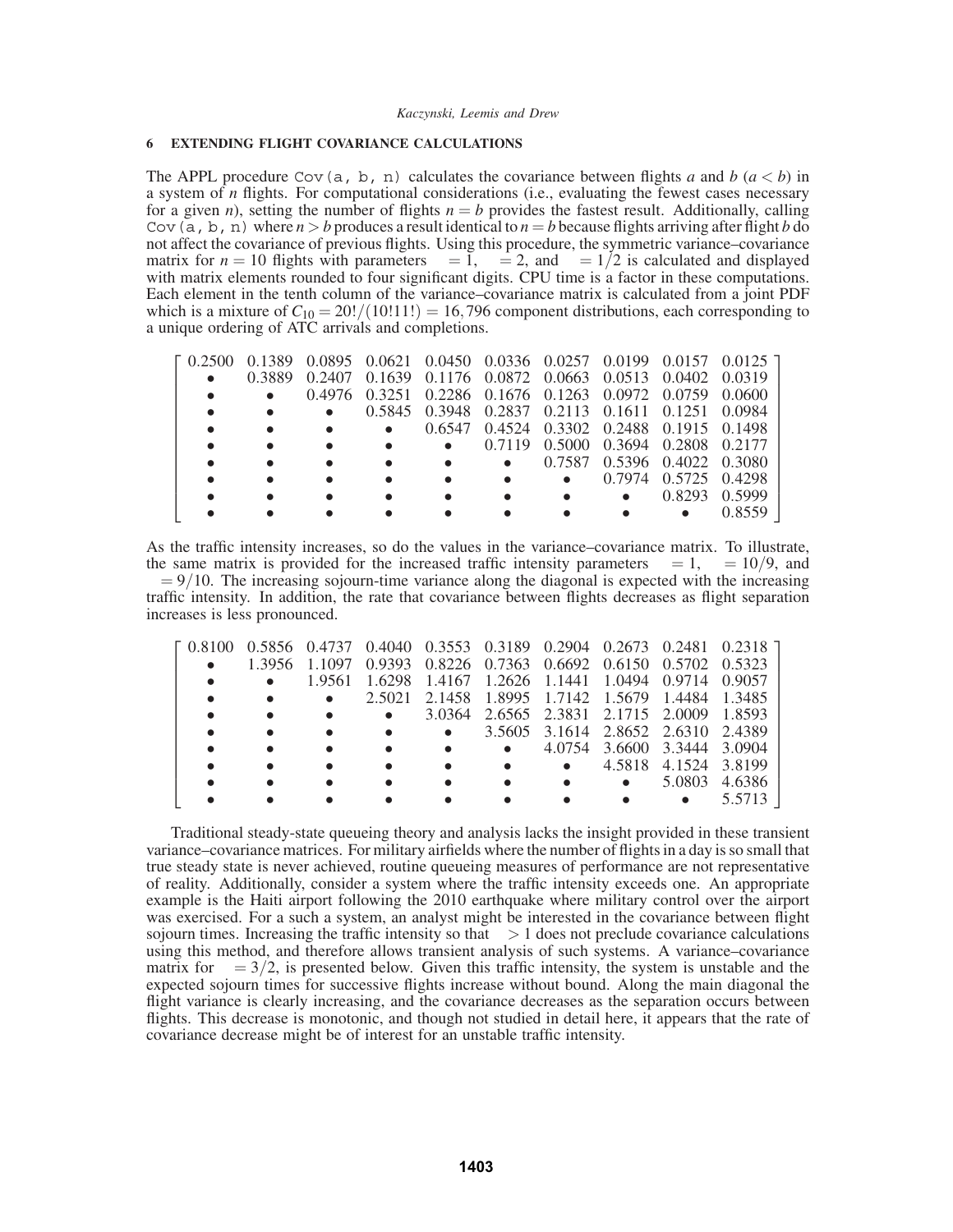| $\Gamma$ 2.2500 | 1.8900<br>4.1400 | 6.0957 | 1.7172 1.6135 1.5438<br>3.7368 3.5018<br>5.6825<br>8.1312<br>$\bullet$ | 3.3459<br>5.4166<br>7.7208<br>10.2424 | 1.4937<br>3.2344<br>5.2292<br>7.4397<br>9.8410<br>12.4235 | 1.4558<br>3.1507<br>5.0896<br>7.2332<br>9.5538<br>12.0342 11.7463 | 1.4263<br>3.0856<br>4.9817<br>7.0747<br>9.3361 | 1.4027<br>3.0337<br>4.8958<br>6.9493<br>9.1652<br>11.5230 | 1.3835<br>2.9913<br>4.8261<br>6.8479<br>9.0276<br>11.3444 |
|-----------------|------------------|--------|------------------------------------------------------------------------|---------------------------------------|-----------------------------------------------------------|-------------------------------------------------------------------|------------------------------------------------|-----------------------------------------------------------|-----------------------------------------------------------|
|                 |                  |        |                                                                        |                                       |                                                           |                                                                   |                                                |                                                           |                                                           |
|                 |                  |        |                                                                        |                                       |                                                           |                                                                   |                                                |                                                           |                                                           |
|                 |                  |        |                                                                        |                                       | $\bullet$                                                 | 14.6687                                                           | 14.2931                                        | 14.0081                                                   | 13.7828                                                   |
|                 |                  |        |                                                                        |                                       |                                                           |                                                                   | 16.9727                                        | 16.6115 16.3319                                           |                                                           |
|                 |                  |        |                                                                        |                                       |                                                           |                                                                   | $\bullet$                                      | 19.3310                                                   | 18.9846                                                   |
|                 |                  |        |                                                                        |                                       |                                                           |                                                                   |                                                |                                                           | 21.7397                                                   |

# **7 SOJOURN TIME COVARIANCE WITH** *k* **FLIGHTS INITIALLY PRESENT**

When *k* flights are present in the  $M/M/1$  queue at time zero, the approach used to compute sojourntime covariance between flights becomes more difficult. When the two flights of interest possess indices larger than  $k$  (i.e.,  $T_i$  where  $i > k$ ), then the approach is similar to that derived in Section 6 of Kaczynski et al. (2010). However, there are two other possibilities. The first possibility is that the first flight has an index of *k* or less, and the second flight has an index larger than *k*. In this instance, the only difference in deriving the joint CDF is that the lower indexed flight begins its sojourn time at time zero. In the second possibility, both flights have an index of *k* or below. If these indices are *i* and *j*, where  $i < j < k$ , the time intervals for sojourn times  $T_i$  and  $T_j$  begin at zero. These calculations are coded in Maple as the procedure kCov( $X$ ,  $Y$ ,  $a$ ,  $b$ ,  $n$ ,  $k$ ). The first two arguments *X* and *Y* are the distribution of time between arrivals, exponential( $\lambda$ ), and the service time distribution, exponential( $\mu$ ), respectively. The arguments *a* and *b* are the flights of interest for the covariance calculation, where  $a < b$ . The argument *n* is the number of flights processing through the system not including those present at time zero, which is indicated by the last argument, *k*. Therefore, the total number of flights processing through the system is  $n+k$ , and a covariance calculation between any two of these flights can be achieved with the appropriate function call. For example, the function call kCov(ExponentialRV(1), ExponentialRV(2), 1, 2, 1, 3) calculates the covariance between flights 1 and 2 in an  $M/M/\overline{1}$  queue with an arrival rate  $\lambda = 1$ , with service time rate  $\mu = 2$ , with three flights present at time zero, and a single additional flight processes through the system. The variance–covariance matrix for an  $M/M/1$  queue with arrival rate  $\lambda = 1$ , and service time rate  $\mu = 2$ , where  $k = 4$  flights are present at time zero and an additional  $n = 6$  flights process through the system is

| $\frac{1}{4}$ | $\frac{1}{4}$ | $\frac{1}{4}$ | $\frac{1}{4}$ | $\frac{211}{972}$ | 1579<br>8748       | 11651<br>78732         | 28553<br>236196        | 630131<br>6377292            | 4646155<br>57395628              |
|---------------|---------------|---------------|---------------|-------------------|--------------------|------------------------|------------------------|------------------------------|----------------------------------|
|               | $\frac{1}{2}$ | $\frac{1}{2}$ | $\frac{1}{2}$ | 211<br>486        | 1579<br>4374       | 11651<br>39366         | 28553<br>118098        | 630131<br>3188646            | 4646155<br>28697814              |
|               |               | $\frac{3}{4}$ | $rac{3}{4}$   | $\frac{211}{324}$ | 1579<br>2916       | 11651<br>26244         | 28553<br>78732         | 630131<br>2125764            | 4646155<br>19131876              |
|               |               |               |               | $\frac{211}{243}$ | 1579<br>2187       | 11651<br>19683         | 28553<br>59049         | 630131<br>1594323            | 4646155<br>14348907              |
|               |               |               |               | 37289<br>26244    | 271153<br>236196   | 1966777<br>2125764     | 1588153<br>2125764     | 34755203<br>57395628         | 763875281<br>1549681956          |
|               |               |               |               |                   | 1629655<br>1062882 | 11663887<br>9565938    | 9353743<br>9565938     | 203800469<br>258280326       | 4465399991<br>6973568802         |
|               |               |               |               |                   |                    | 263490131<br>172186884 | 208262483<br>172186884 | 4506205633<br>4649045868     | 98323535707<br>125524238436      |
|               |               |               |               |                   |                    |                        | 63939878<br>43046721   | 1359189250<br>1162261467     | 29402061622<br>31381059609       |
|               |               |               |               |                   |                    |                        |                        | 179260456277<br>125524238436 | 379721786263<br>3389154437772    |
|               |               |               |               |                   |                    |                        |                        |                              | 62708955663745<br>45753584909922 |

.

Here the matrix elements are listed exactly, illustrating Maple/APPL's ability to conduct exact calculations. Unlike the previous variance–covariance matrices, some row elements, in particular those elements associated with flights that are initially present, do not decrease monotonically. These entries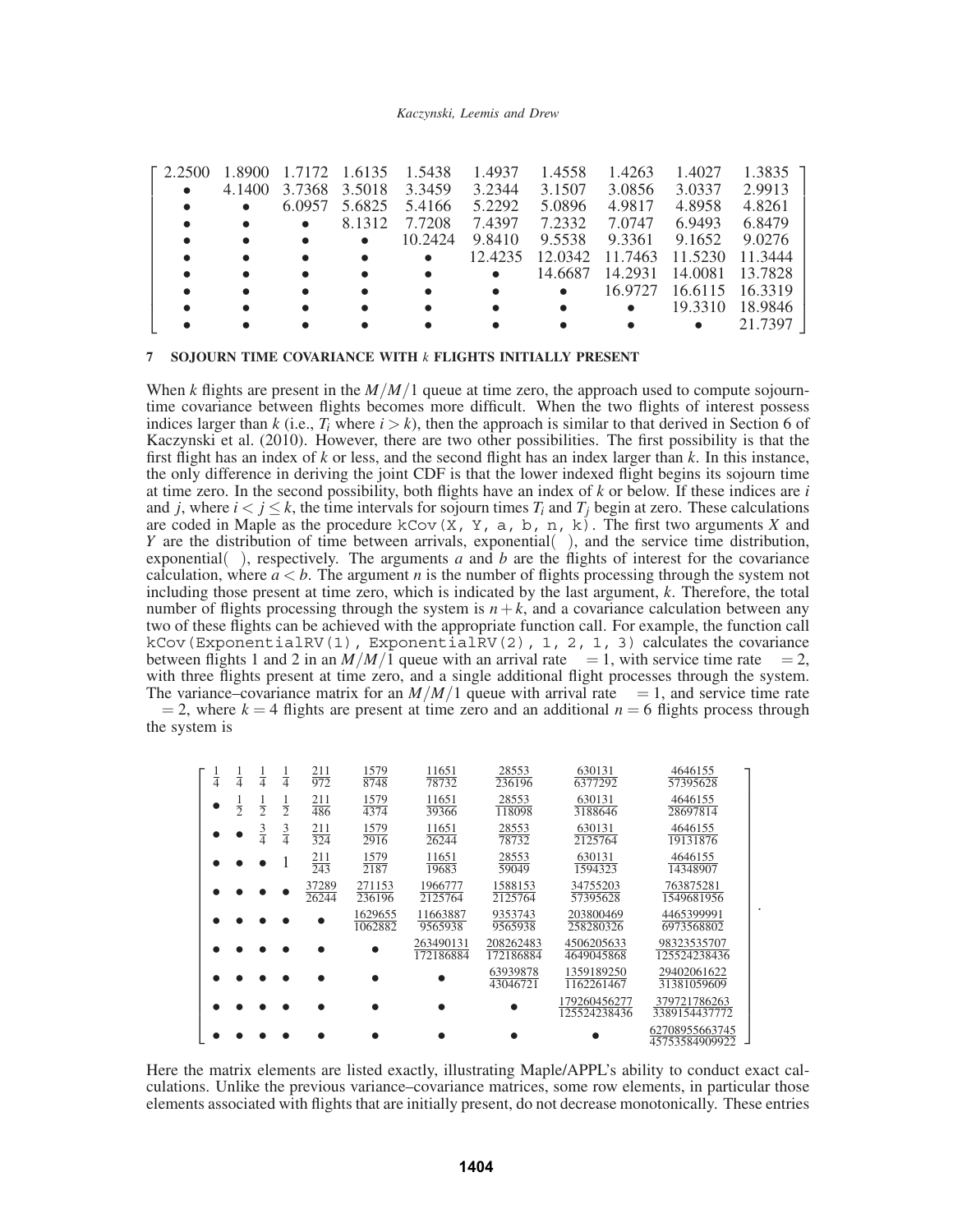are explained in detail in Kaczynski et al. (2010). It can be shown in general that

$$
Var(T_i) = Cov(T_i, T_j) = \frac{i}{\mu^2}
$$

for  $i < j \leq k$ , where *k* flights are present at time zero.

## **8 OTHER POTENTIAL APPLICATIONS**

Queueing applications in which the queue behavior does not reach steady-state are commonplace in the military. One potential area of study is the soldier processing center in Kuwait. This center is a clearing house for processing service members in and out of Iraq and Afghanistan. The entire process is complicated, however, individual stations certainly follow the FIFO queue discipline and are good candidates for Markovian queues. This center is known to have substantial problems in (1) arrival rates exceeding service rates, i.e.,  $\rho > 1$ , (2) stations that shut down intermittently without servicing all customers already present, i.e, do not achieve steady state, and (3) form queues prior to servers being available for service, i.e.,  $k > 0$  customers present at time  $t = 0$ . Another potential application is installation access through security checkpoints. It is often observed that the arrival rate is substantially higher than the service rate, especially during peak periods. This is better represented as a non-homogeneous Poisson process, and would be an interesting future research topic in transient queueing analysis.

# **9 CONCLUSIONS AND LIMITATIONS**

Previous transient analysis results for the *M*/*M*/1 and *M*/*M*/*s* queues have been combined with the functionality of the Maple computational engine (and subsequently APPL) in a military air traffic control environment to develop both symbolic and numeric exact flight sojourn time PDFs that can be manipulated to compute and study various measures of performance. A complete variance–covariance matrix for the first  $n = 10$  flights and varying traffic intensity is calculated, illustrating this approach's ability to determine the joint PDF between two flight sojourn times. The models presented in this paper have assumed that there are two runways that are dedicated to incoming and outgoing flights which operate independently. Therefore, both arriving flights and departing flights can be viewed separately as independent M/M/1 queues, with the runway playing the role of the server. An analyst would need to assure that data supports the Markovian assumptions, and the policy at the airport supports the FIFO queue discipline. A single-runway airport handling both arriving and departing flights is less likely to conform to the models presented here. A logical epoch for arrival time for an outgoing flight would be the hand off from ground control to tower for outgoing flights; a logical epoch for arrival time for an incoming flight would be initial report to terminal control. Similar conventions would apply when determining the appropriate time for completion of service. The results offer a framework for describing how the well-known *M*/*M*/*s* queue steady-state results occur as the queue progresses toward steady-state. When possible, results are checked against corresponding Monte Carlo simulation and/or previous literature. The first principles derivation suggests a viable alternative for future research would be to apply the approaches provided in this work to a *G*/*G*/1 queue. Computational considerations take priority as *n* increases. Making use of other computational formulae (such as Hagwood (2009)) may offer significant time savings and is another interesting avenue for future work.

## **REFERENCES**

- Abate, J., and W. Whitt. 1988. Transient behavior of the *M*/*M*/1 queue via Laplace transforms. *Advances in Applied Probability* 20 (1): 145–178.
- e Silva, E., H. Gail, and R. Campos. 1995. Calculating transient distributions of cumulative reward. In *Proceedings of the 1995 ACM SIGMETRICS Joint International Conference on Measurement and Modeling of Computer Systems*, 231–240. ACM New York, NY, USA.
- Gafarian, A., C. Ancker Jr., and T. Morisaku. 1976. The problem of the initial transient in digital computer simulation. *Proceedings of the 76 Bicentennial Conference on Winter Simulation,* 49–51.
- Glen, A., D. Evans, and L. Leemis. 2001. APPL: A Probability Programming Language. *The American Statistician* 55 (2): 156–166.